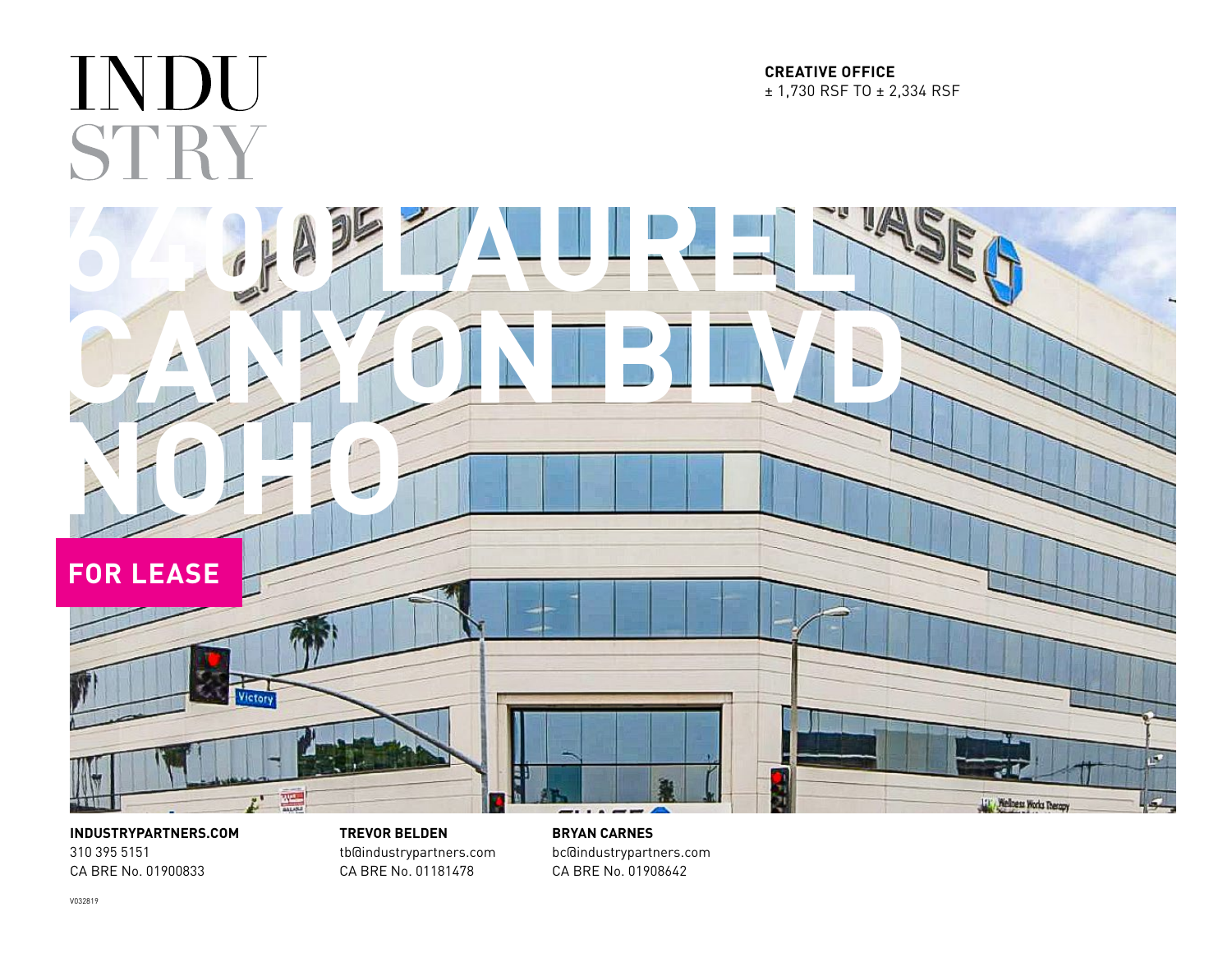| <b>FOR LEASE</b>                                           | <b>CREATIVE OFFICE</b>                      |                                           | 6400 LAUREL CANYON BLVD NORTH HOLLYWOOD CA 91606 |                               |                                                                            | <b>DETAILS</b> |
|------------------------------------------------------------|---------------------------------------------|-------------------------------------------|--------------------------------------------------|-------------------------------|----------------------------------------------------------------------------|----------------|
| <b>AVAILABLE SF</b><br>Suite 240<br>Suite 304<br>Suite 550 | ± 1,730 RSF<br>$± 1,801$ RSF<br>± 2,334 RSF | <b>RATE</b><br>\$2.50 / RSF per Mo. / FSG | <b>TERM</b><br>3-5 years                         | <b>OCCUPANCY</b><br>Immediate | <b>PARKING</b><br>3 Spaces per 1,000 RSF @ \$65 (Unreserved) / space / mo. |                |



## **FEATURES**

Class A office building

Blocks away from NOHO West, a new mixed-use development project with ove 700 residential units, 190,000 SF of retail space and parking for over 2,500 cars

Fiber optic internet cable

24/7 access

Strong ownership

Easy access to public transportation, 170 freeway, and metro rail.

Abundant amenities in the area including retail and dining

No warranty or representation is made to the accuracy of the foregoing information. Terms of sale or lease are subject to change or withdrawal without notice. ©2020 INDUSTRY PARTNERS, INC.

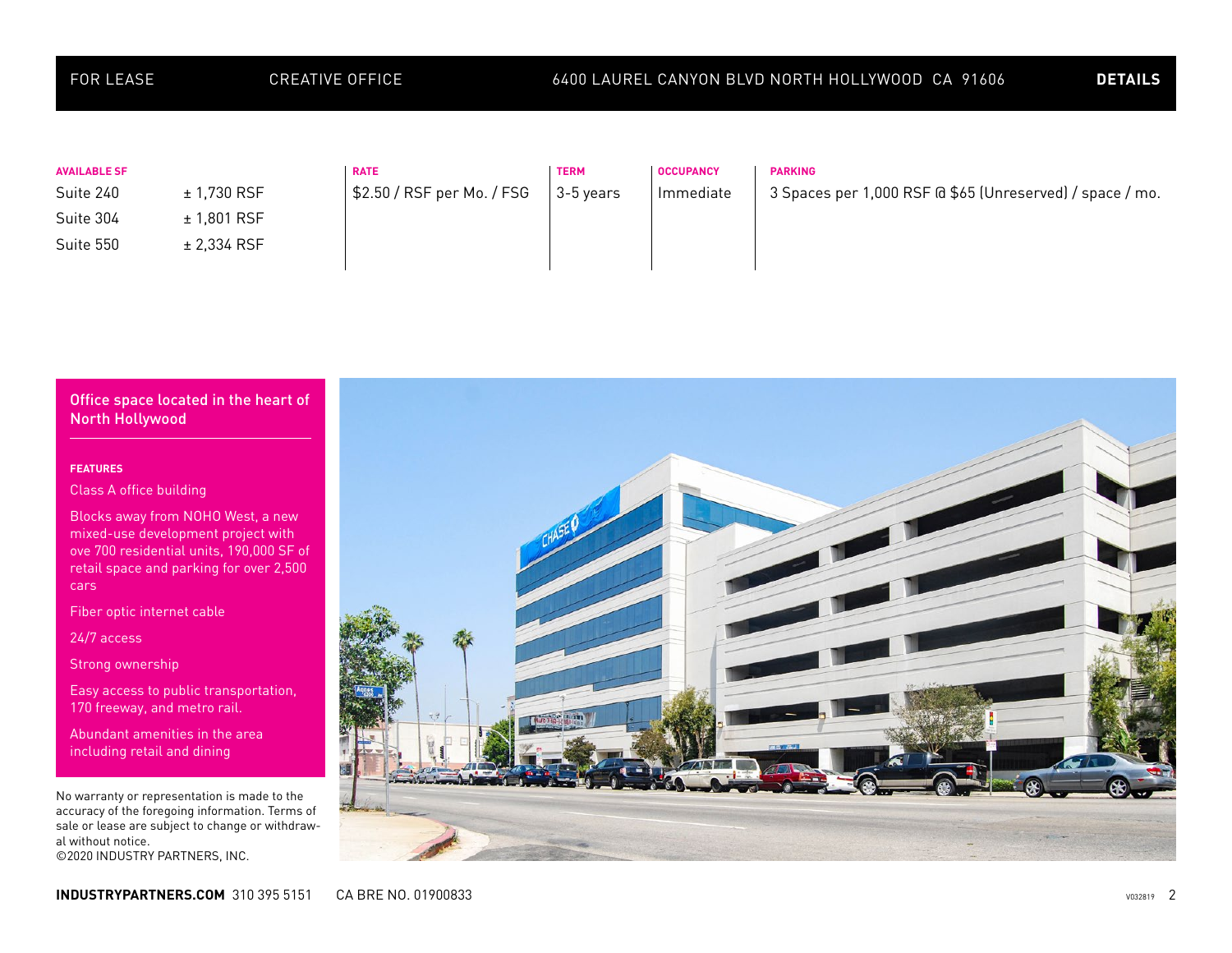